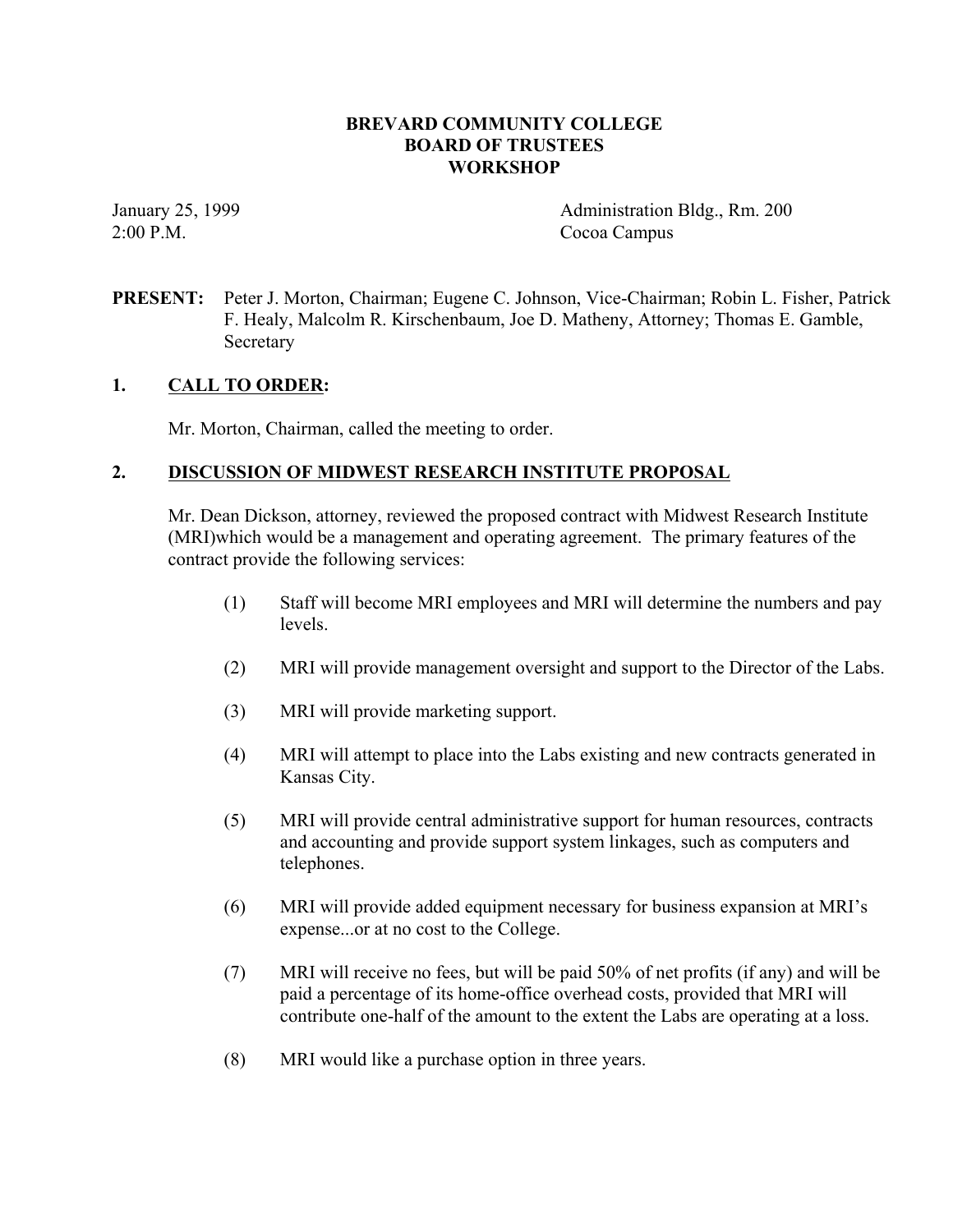The College and Brevard Labs will:

- (1) Allow MRI the use of the existing facilities and equipment.
- (2) Continue to provide support services for the buildings (maintenance, etc.)
- (3) Contribute funds to the extent of any operating loss.

Mr. Dickson reported MRI has a \$250,000 grant they are considering to bring into the Brevard Labs facility. It will increase expenses, because they are adding people to the contract. The Board discussed the proposed budget and salaries for employees. Mr. Healy asked about the purchase option. Mr. Dickson reported in theory it would be the value of the facilities, but never less than the amount necessary to pay off the debt. Mr. Morton suggested the MRI representatives be brought in to answer questions.

### **3. PRESENTATION BY MIDWEST RESEARCH INSTITUTE**

Dr. Helmstetter introduced Dr. Jim Spigarelli, Executive Vice President of MRI & Director of the Kansas City Operations; Dr. Andrea Hall, Senior Vice President and Assistant Director of the Kansas City Operations; and Dr. Scott Ward, Business Area Manager, Florida. Dr. Spigarelli stated Brevard Labs has professional leadership and an excellent facility to support work they would bring into the area. Dr. Spigarelli provided information on MRI's leadership and reported MRI and Brevard Labs are very compatible.

Dr. Andrea Hall reviewed MRI's business areas and history. Dr. Hall reported on the strategy for increasing revenues and bringing contracts into the Brevard Labs with the existing staff. She stated this will take commitment and involvement of key senior staff members. She stated MRI believes they can add administrative and technical support services as well as leadership and business development in marketing. Dr. Hall introduced Dr. Scott Ward and reviewed his background and experience. Dr. Hall mentioned that MRI has been working with the labs to determine what type of collaborations can be obtained and with Scott Ward's help this past week they have drawn a \$250,000 project in the area of microbiology which is contracted with the Air Force. Dr. Gamble stated one concern was the extent of the College's open obligation to the Brevard Labs. He asked Dr. Spigarelli if the College could get some defined range of what the participation would be to assist with the College's budget preparation. Dr. Spigarelli stated MRI has had a difficult time understanding what part of the budget is operational for the Brevard Labs. When MRI and BCC negotiate, they can either get a handle on this or go forward sharing that extra risk. In addition, they would be willing to provide budget status reports on a frequent basis. The better MRI understands the operation, the clearer the budget information will be.

Dr. Hall reported on the marketing process and stated the marketing people would come to Brevard Labs to know what they are selling and would then approach current MRI clients across the country. Dr. Ward will be located at Brevard Labs. The salaries of these people would be paid by MRI. Dr. Gamble asked if they anticipated major changes in staff. Dr. Spigarelli stated MRI is very careful about that and will not anticipate hiring staff until there is income to pay for that staff. He further discussed the project staffing process.

#### **Board of Trustees Workshop Meeting**